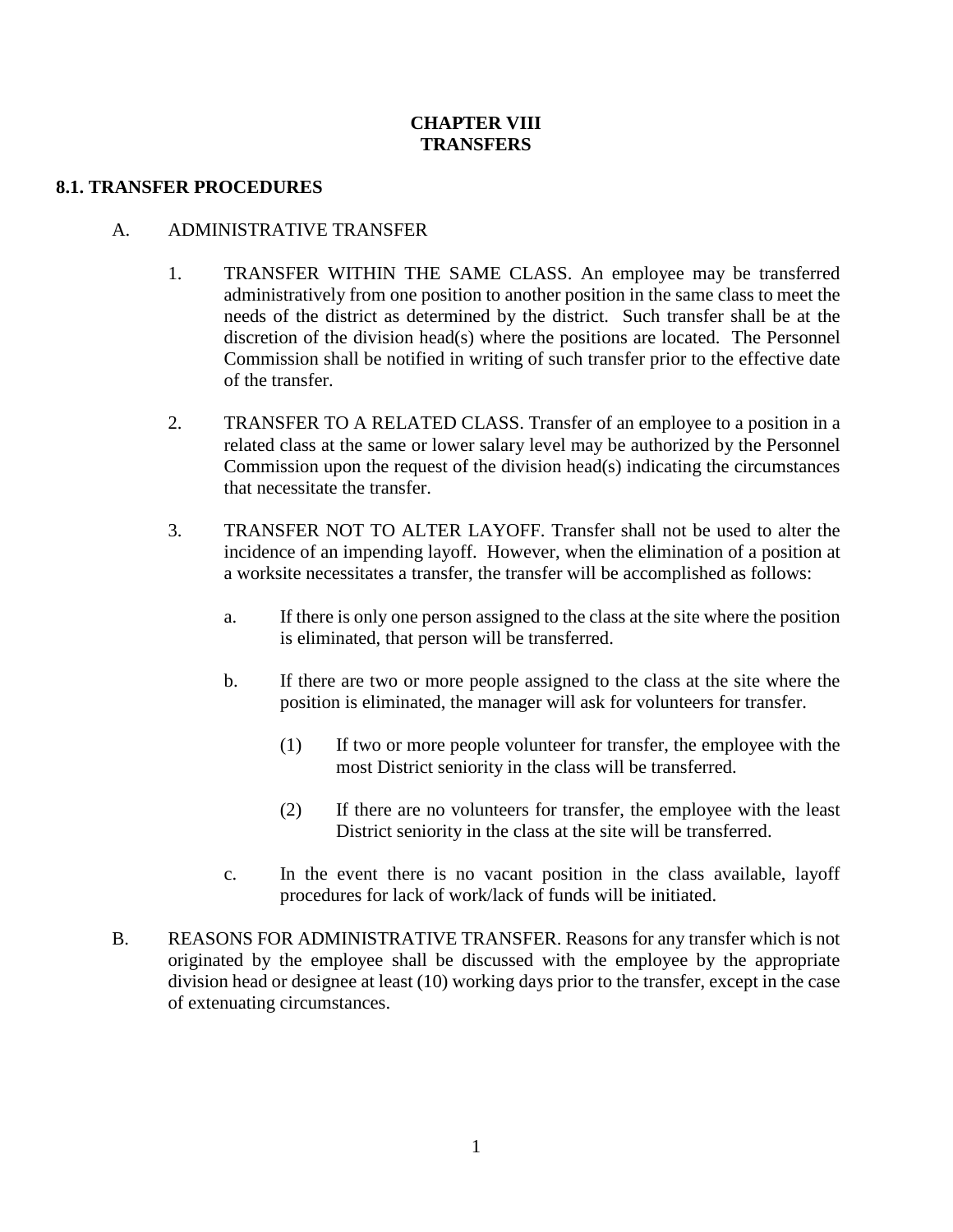# C. TRANSFER REQUEST BY EMPLOYEE

- 1. Transfer to same class--An employee with permanent status may request a transfer from one position to another within the same class. Such request shall be in writing and submitted to the Personnel Commission office. A transfer request shall remain active through November 30 at which time the request must be renewed. No obligation shall exist to fill a position by transfer rather than by any other methods of appointment; however, each employee will be notified that his/her transfer request has been received and will be considered as openings occur.
- 2. Transfer to a related class--An employee with permanent status may also request a transfer from one position in a given classification to a related classification at the same or lower salary level. Such request shall be submitted in accordance with paragraph C (1) above. However, the request must be approved by the Personnel Commission staff prior to certification as an available transfer eligible.

### D. RELATED CLASS CRITERIA

- 1. Personnel Commission staff shall determine whether or not classes are related based on similarity of:
	- a. Duties
	- b. Examination content
	- c. Experience and education qualifications
	- d. Promotional field (above and below)
- 2. The extent to which the two classes are related will be considered. In general, more latitude in approving transfers is allowed:
	- a. As the employee's length of service with the school district increases.
	- b. When the request for transfer is based on layoff, reclassification, or health.
	- c. When there is no eligibility list for the class to which transfer is requested.
	- d. When the employee's education and experience verifies he/she meets the requirements of the new class.
- E. STATUS ATTAINED BY TRANSFER. A permanent employee, upon transfer to another position in the same class or to a related class, shall assume permanent status in the new position.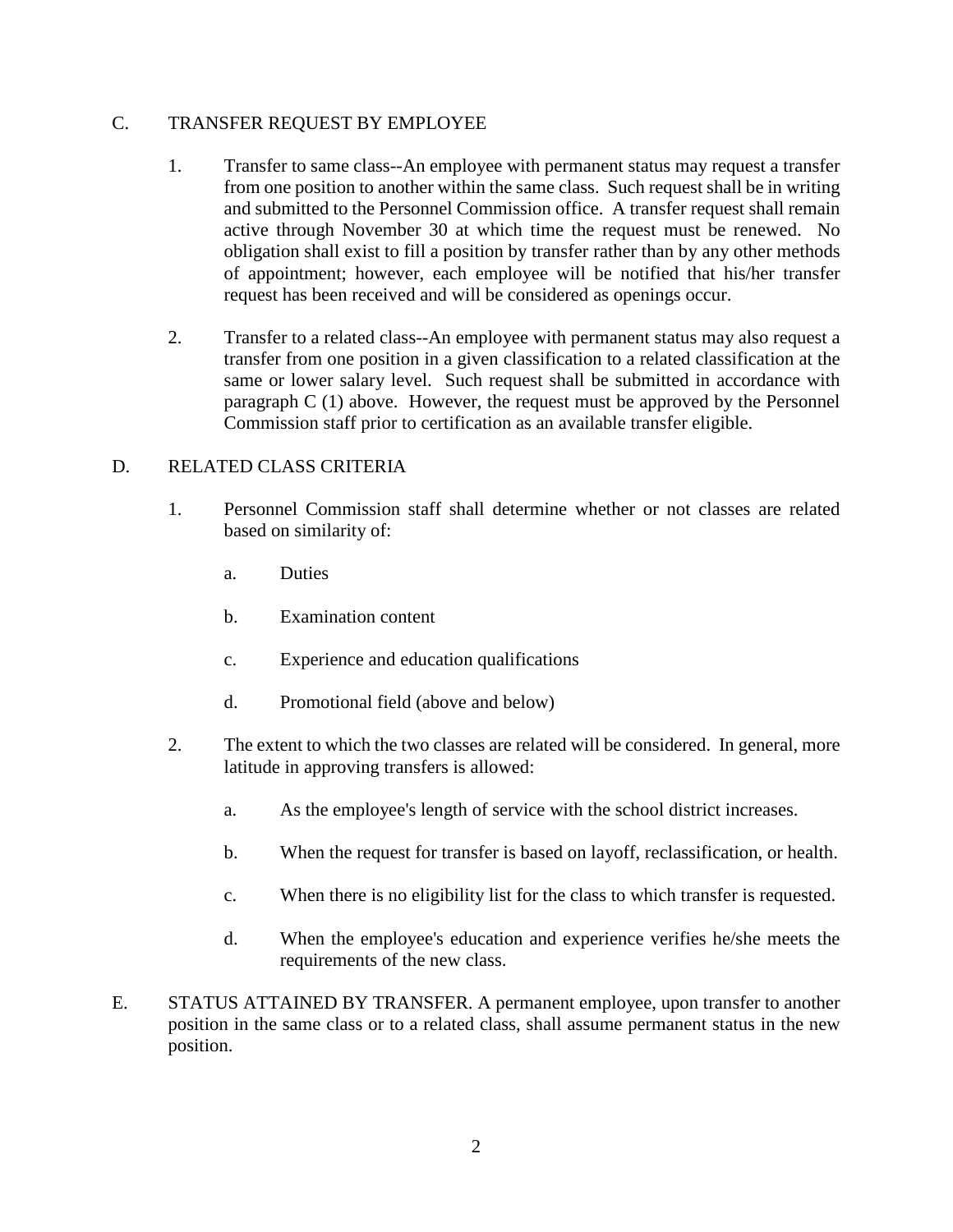F. TRANSFER OF PROBATIONARY EMPLOYEE. Probationary employees are not eligible to request voluntary transfers except under unusual circumstances, and then only with the concurrence of their immediate supervisor. Should a probationary employee transfer request be granted, the supervisor approving the transfer must complete an evaluation before the effective date of the transfer if an evaluation is due. A probationary employee transferred to another position in his/her class shall acquire permanent status in the class upon the completion of the balance of the probationary period. A probationer may not be transferred to a position in a related class but must be appointed from an appropriate eligibility list.

## G. SALARY AND BENEFITS UPON TRANSFER

- 1. Receive the same step in the salary range for the new position.
- 2. Retain his/her anniversary date for receiving salary increments.
- 3. Retain his/her accumulated sick leave and vacation credits.
- H. SENIORITY RIGHTS. A transferred employee shall retain seniority credits already earned in accordance with Education Code 45308.
- I. PHYSICAL INCAPACITY. When an employee becomes physically incapacitated for the performance of any of his/her duties as determined by the Personnel Physician, the department head may, with the approval of the Commission, transfer him/her to a position in a class of the same or lower salary level which he/she has the ability to fill or for which he/she may be expected to acquire the necessary ability after a reasonable program of inservice training. In case of transfer to a lower level, the employee shall receive the same salary he/she is receiving in his/her former class but not to exceed the maximum of the salary of the class to which he/she is transferred. He/she shall retain his/her anniversary date.

Reference: California Education Code 45279

- J. PRECEDENCE OF TRANSFERS.
	- 1. No obligation shall exist to fill a position by transfer rather than by other methods of appointment.
	- 2. When there are fewer than three (3) transfer requests on the eligibility list, each employee requesting a transfer will be interviewed for the available position. When there are more than three (3) transfer requests on the eligibility list, the person responsible for filling the position will select at least three (3) employees requesting a transfer to be interviewed.